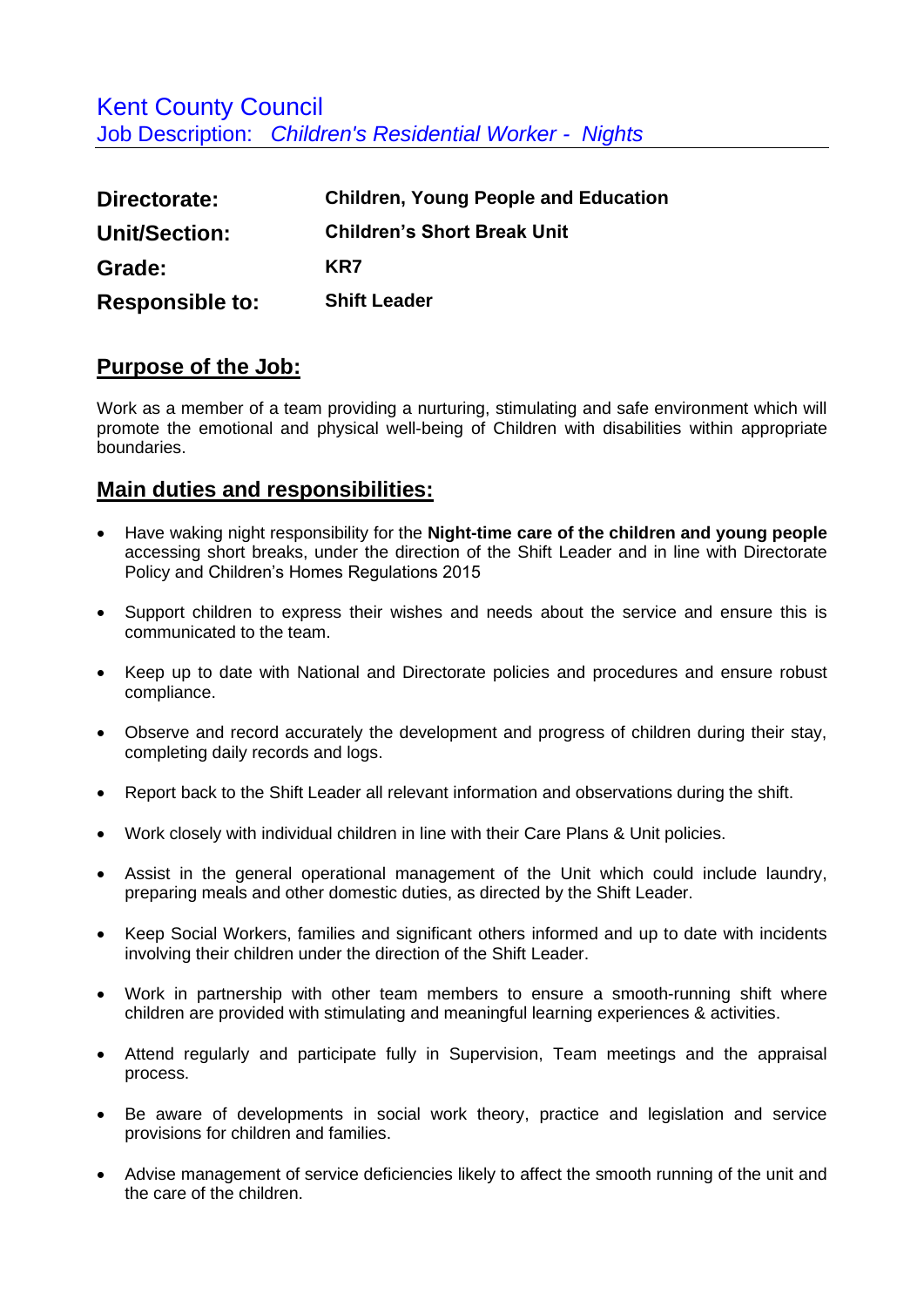- Participate in training and assist the Registered Manager in promoting and developing good practice.
- Participate in a shift rota system.
- Promote equality for all individuals which recognizes and encourages anti-discriminatory behaviour, client rights, choices, personal beliefs and identity.
- Behave in a professional manner at all times, according to Kent Code of Practice.
- Footnote: This job description is provided to assist the job holder to know what their main duties are. It may be amended from time to time without change to the level of responsibility appropriate to the grade of post.